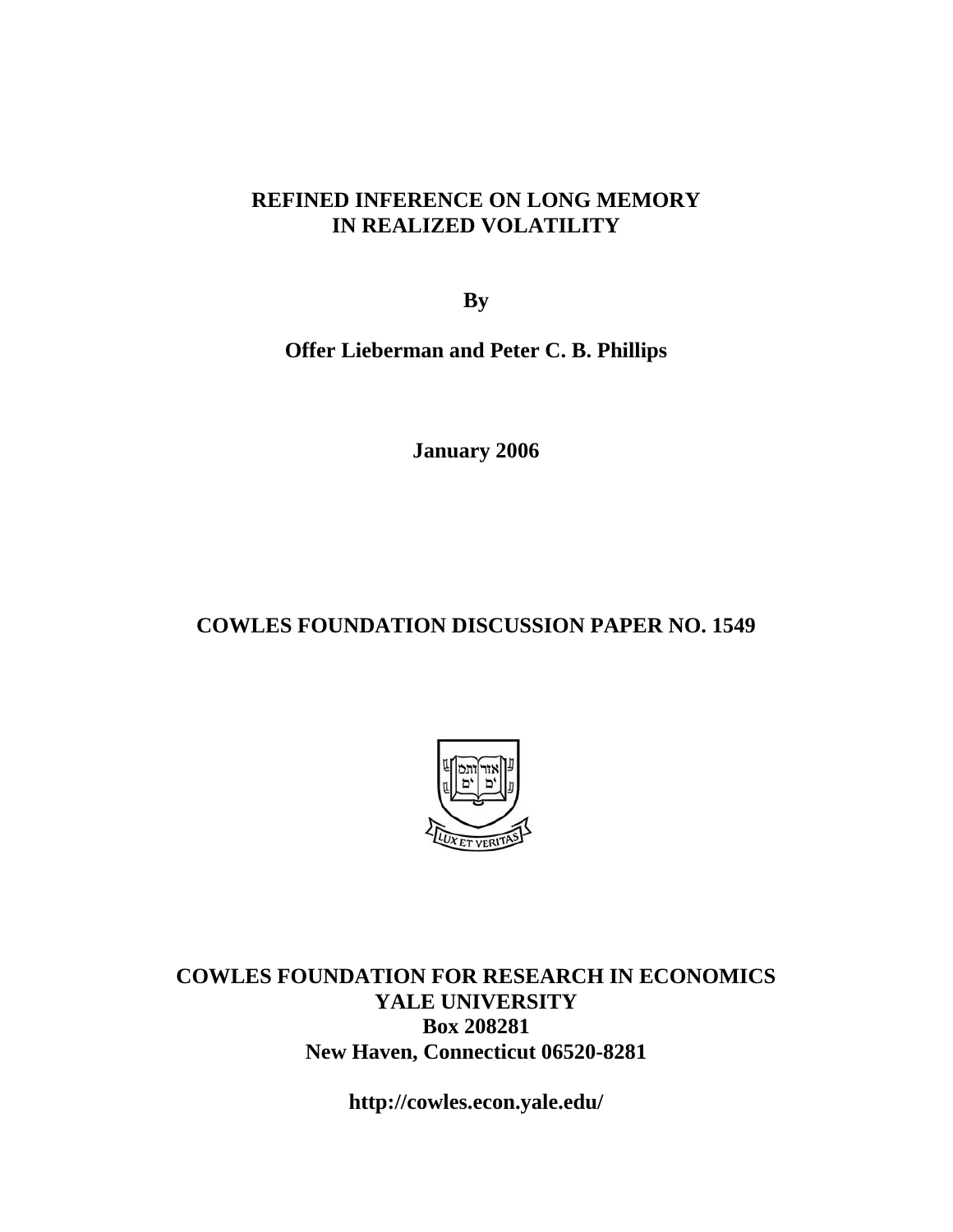#### Refined Inference on Long Memory in Realized Volatility

By

OFFER LIEBERMAN<sup>1</sup>

Technion–Israel Institute of Technology

and PETER C.B. PHILLIPS Cowles Foundation for Research in Economics Yale University

This version: December 12, 2005

<sup>&</sup>lt;sup>1</sup>Address for correspondence: Faculty of Industrial Engineering and Management, Technion, Haifa 32000, Israel. E-mail: offerl@ie.technion.ac.il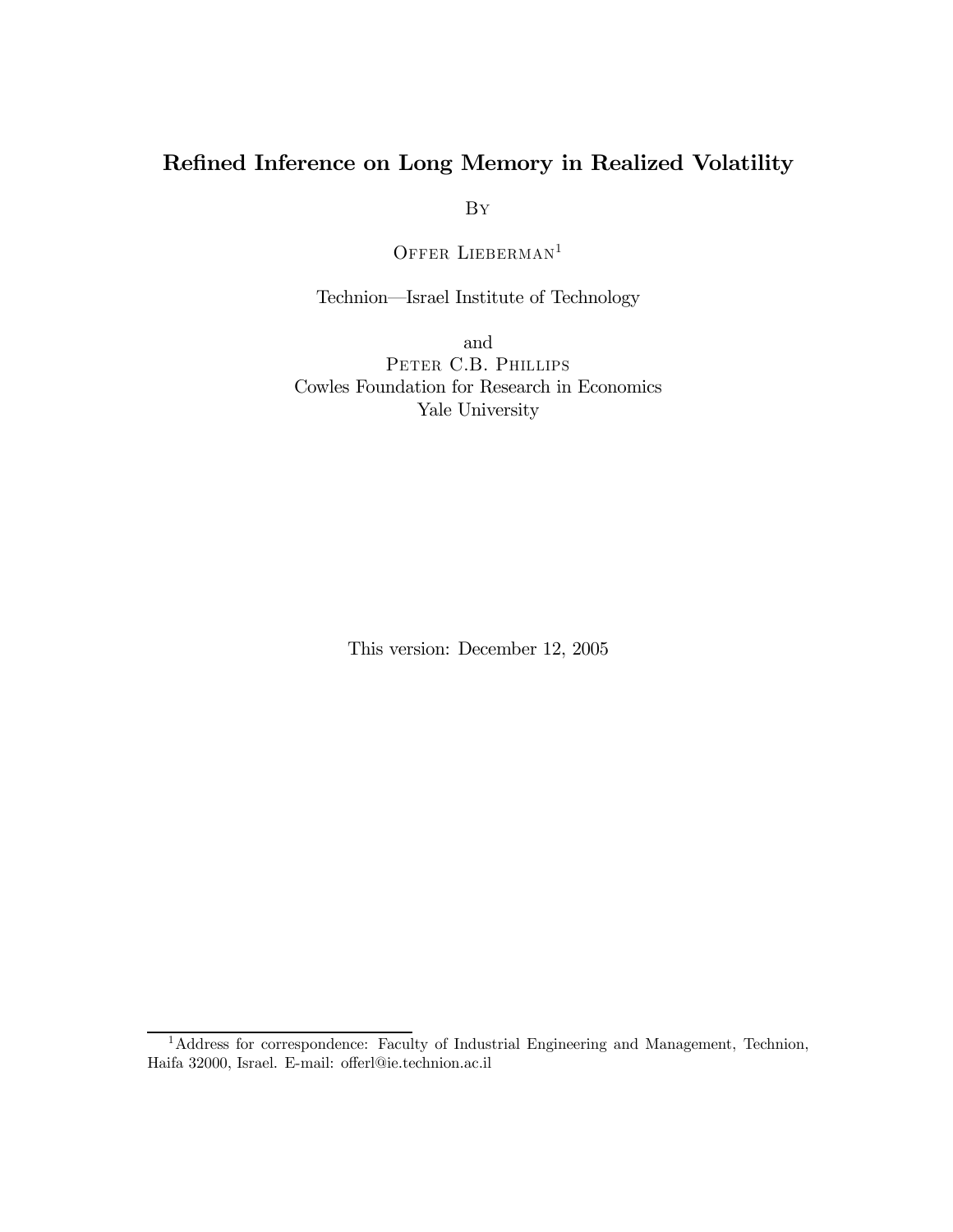#### Abstract

There is an emerging consensus in empirical finance that realized volatility series typically display long range dependence with a memory parameter (d) around 0.4 (Andersen *et. al.*  $(2001)$ , Martens *et. al.*  $(2004)$ ). The present paper provides some analytical explanations for this evidence and shows how recent results in Lieberman and Phillips (2004a, 2004b) can be used to refine statistical inference about d with little computational effort. In contrast to standard asymptotic normal theory now used in the literature which has an  $O(n^{-1/2})$  error rate on error rejection probabilities, the asymptotic approximation used here has an error rate of  $o(n^{-1/2})$ . The new formula is independent of unknown parameters, is simple to calculate and highly user-friendly. The method is applied to test whether the reported long memory parameter estimates of Andersen et. al. (2001) and Martens et. al. (2004) differ significantly from the lower boundary  $(d = 0.5)$  of nonstationary long memory.

Keywords and Phrases: ARFIMA; Edgeworth expansion; Fourier integral expansion; Fractional differencing; Improved inference; Long memory; Pivotal statistic; Realized volatility; Singularity.

JEL Classification: C 13, C22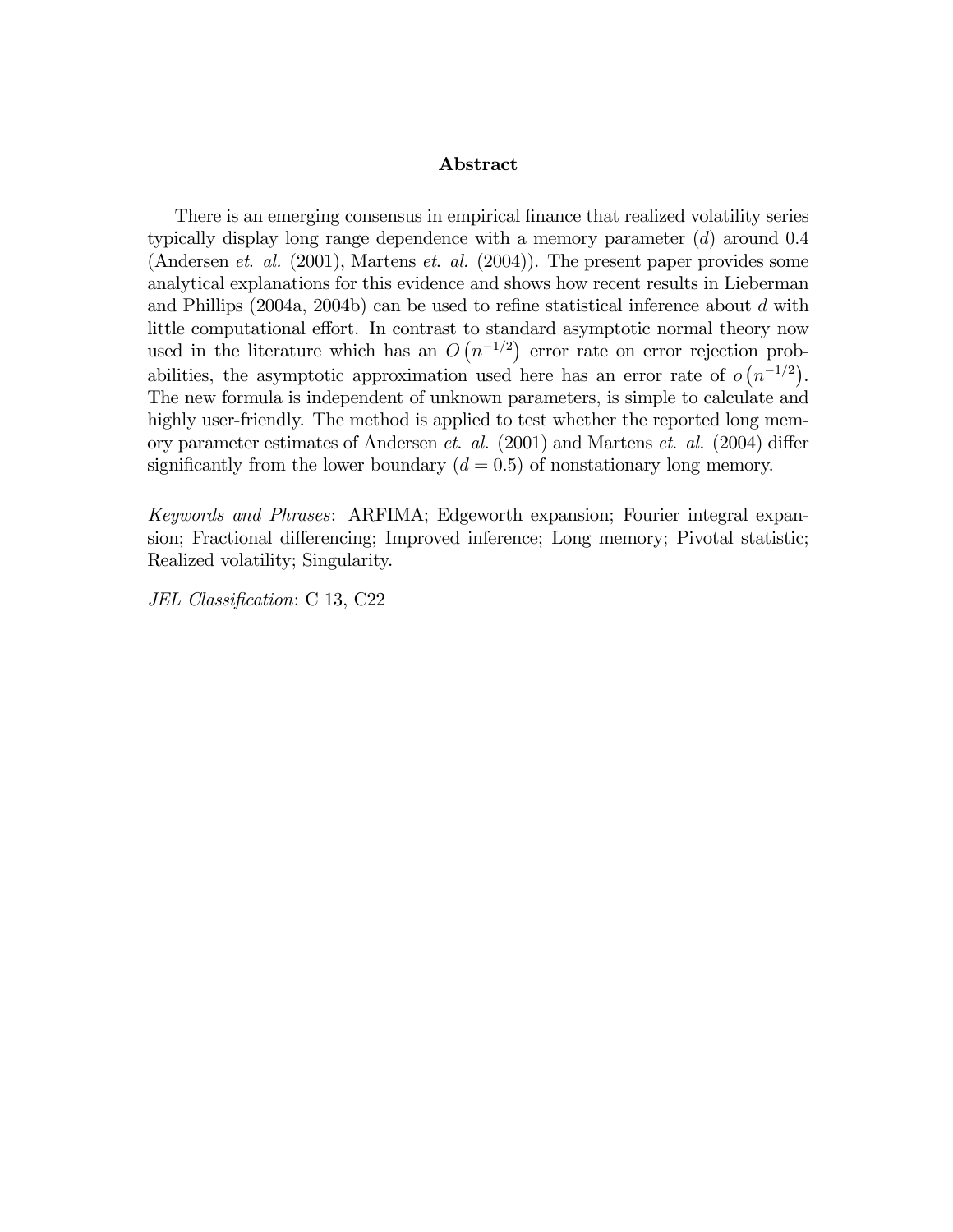# 1 Introduction

It is well known that by sampling intraday returns sufficiently frequently, the integrated volatility of the process can be very well approximated by the realized volatility (henceforth, RV), the latter defined as the sum of squared returns over a specified period (usually a day). See, for instance, Merton (1980), Andersen et. al. (2001) and Barndorff-Nielsen and Shephard (2002). This result holds, as in Andersen *et. al.* (2001), under the simple assumption that the returns propagate as semimartingales, processes which take the form of the sum of a local martingale and a predictable component with finite variation. Barndorff-Nielsen and Shephard (2002) have, in fact, demonstrated that for stochastic volatility models the integrated volatility can be recovered exactly from the entire path of the process, at least in the absence of microstructure noise. The implication of this result is that the actual volatility can be estimated quite accurately by simple summation of the squared intraday returns, such as those sampled at 5- or 30- minute frequencies.

Accurate measurement and forecasting of volatility are of great importance in the financial analysis and practice, be it for asset pricing, risk management or asset allocation. For this reason, the accuracy, nonparametric generality and practical convenience of the RV estimator has caused an understandable excitement in the literature lately, with applications to stock indices, exchange rates, futures and more. See, for instance, Martens *et. al.* (2004) and the references therein.

One of the core issues in the literature is the optimal sampling frequency for RV measurement. There is a trade off between accuracy, in terms of variance reduction, and microstructure bias. As the sampling frequency increases, microstructure noise becomes progressively more dominant in the RV estimate, to the extent that volatility estimates based on sampling every few seconds can overestimate the true volatility by a factor of two or more (Zhang *et. al.* (2005b)). Thus, while it may seem somewhat counterintuitive to use less frequently observed data in RV calculations, there is some consensus in the literature that use of a 5- to 30- minute sampling interval is optimal and effectively reduces bias (from microstructure noise) while limiting variance increases (Andersen and Bollerslev (1998), Ait Sahalia et. al.  $(2005)$ ). Zhang et. al.  $(2005a)$  discussed five alternative estimators, suggesting subsampling, averaging and bias correction over two time scales as the ideal estimator.

Recent empirical studies indicate that one of the stylized facts of realized volatility series is that they display evidence of long memory with a fractional difference parameter d of around 0.4. See, among others, Andersen et. al. (2001) and Martens et. al. (2004). The former used the log periodogram (LP) regression estimator of Geweke and Porter Hudak (1983) and log-variance plots to estimate d. The long memory feature of realized volatility is perhaps not so surprising, given that RV is an increasing process constituted from squared returns and the latter are well known to manifest long range dependence. For modeling long memory, the ARFIMA  $(p,d,q)$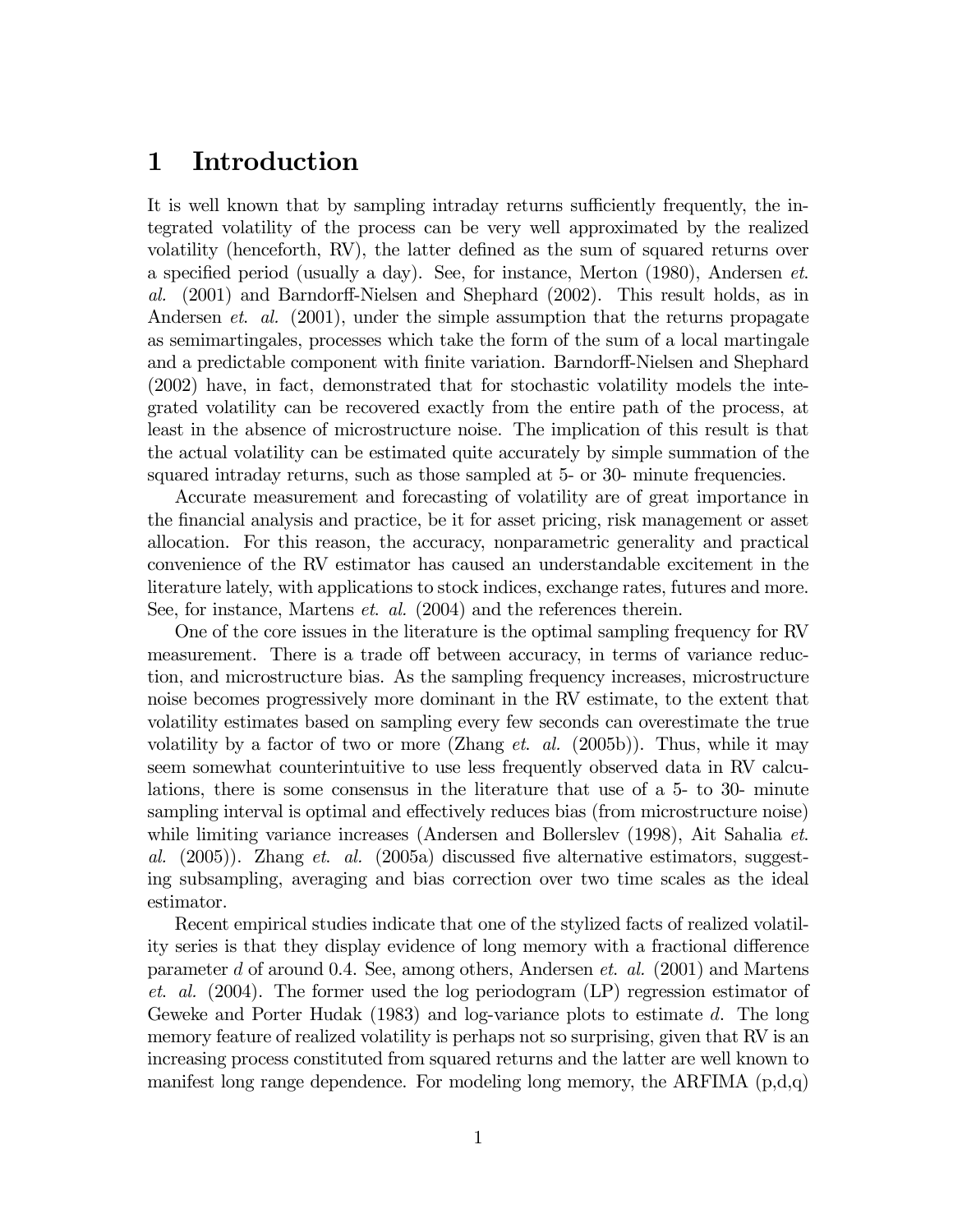model has been extensively employed. See, among others, Li (2002), Andersen et. al. (2003), Pong et. al. (2004), Martens and Zein (2004). Bandi and Perron (2001) considered spectral methods in estimation, whereas for forecasting, Deo et. al. (2004) suggested a long memory stochastic volatility model. In addition to the methods in the aforementioned references, there is a large array of techniques to choose from, almost every imaginable type of approach now being used: graphical, heuristic, nonparametric semiparametric and parametric. An early overview of some of these methods is given in Beran (1994), but since then many new techniques have been developed, some of which are designed to allow for data with nonstationary as well as stationary long memory (Phillips, 1999; Shimotsu and Phillips, 2005; Abadir, Distaso and Giraitis, 2005).

Of course, the literature on long memory processes has a long history and substantially predates that of RV, with applications in many fields such as hydrology, where studies began with Hurst (1951), economics, finance, physics, internet traffic and more.

At the crux of most estimation methods lies the fact that the spectral density,  $f(\lambda)$ , of a stationary long memory process with a parameter  $d \in (0, 1/2)$  asymptotes at the origin, behaving like

$$
C\lambda^{-2d} \text{ as } \lambda \to 0+, \tag{1}
$$

where C is a finite and positive constant and  $\lambda$  is frequency, so that low frequency behavior is a dominant characteristic of the series.. For this reason, the slope of a graph of the log-periodogram, viewed as an estimate of log  $f(\lambda)$ , against log  $\lambda$ , for small enough  $\lambda$ -values, provides a preliminary indication of the value of d. Of course, this feature of  $f(\lambda)$  near the origin motivated the LP regression estimator as a semiparametric procedure, its asymptotic properties being worked out by Robinson (1995a). Other semiparametric procedures include the local Whittle estimator (Künsch, 1987, and Robinson, 1995b) and the exact local Whittle estimator (Shimotsu and Phillips, 2005), which is consistent for all values of d.

Classical methods for the estimation of d include the maximum likelihood estimator (MLE) and the full band Whittle estimator. Under certain conditions, the  $\sqrt{n}$ -normalized and mean subtracted MLE and Whittle estimators of d are asymptotically  $N(0, 6/\pi^2)$ . The conditions for narrow band LP regression and Whittle estimation are weaker because the behavior of the spectrum  $f(\lambda)$  in only an immediate neighborhood of the origin is used in developing the estimates and their asymptotic properties. To clarify, suppose that the true process is a stationary and invertible ARFIMA(p,d,q) model with spectrum

$$
f(\lambda) = C(\lambda) |1 - e^{i\lambda}|^{-2d},
$$

where

$$
C(\lambda) = \frac{\sigma^2 |a(e^{i\lambda})|^2}{2\pi |b(e^{i\lambda})|^2},
$$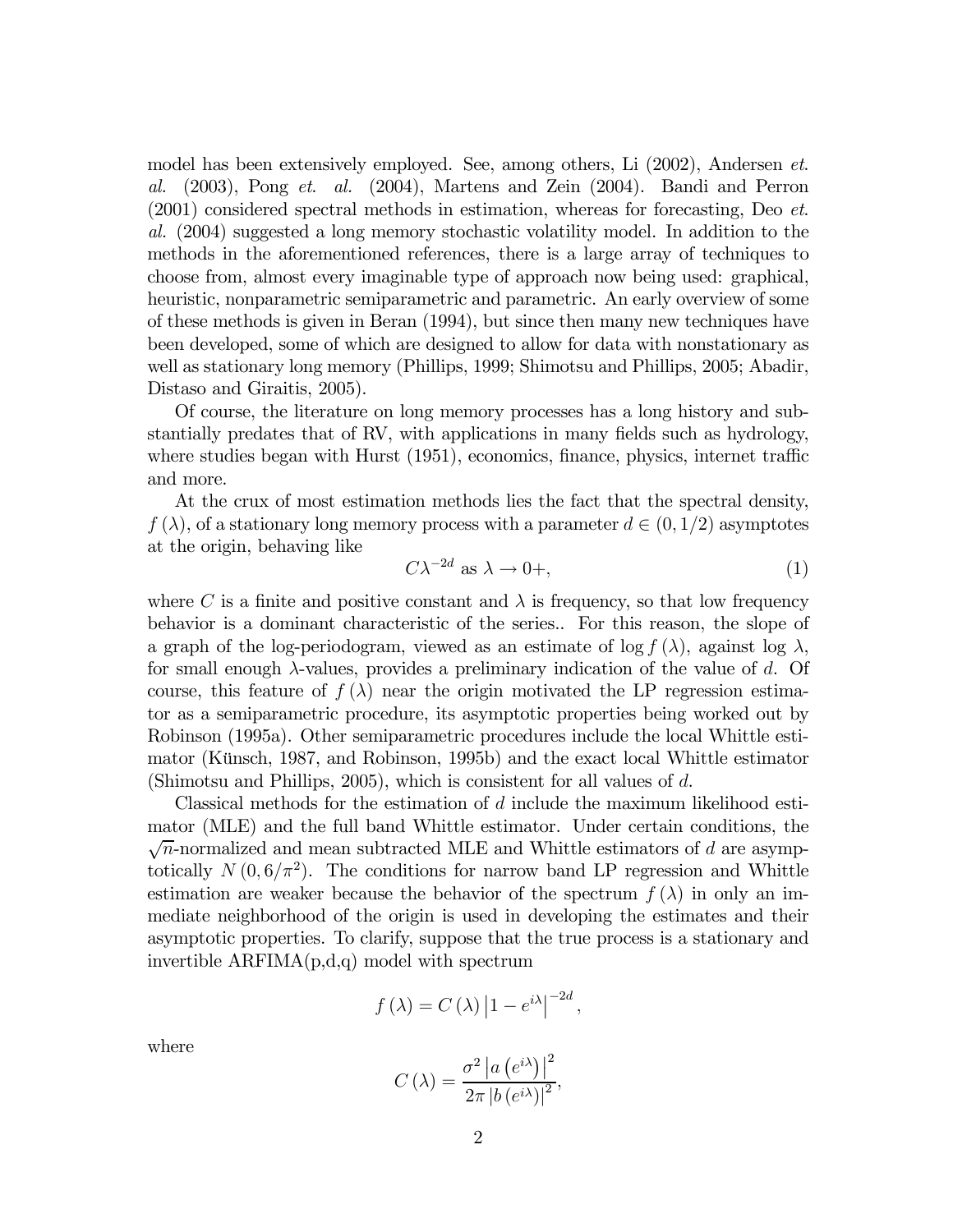and  $a(\cdot)$  and  $b(\cdot)$  are polynomials with all roots lying outside the unit circle. Now,

$$
C(0) = \frac{\sigma^2 |a(1)|^2}{2\pi |b(1)|^2} = C,
$$

where C is as in (1) and does not depend on  $\lambda$ . However, for  $\lambda$  sufficiently far from zero,  $C(\lambda)$  may fluctuate substantially and have local peaks in the short memory spectrum away from the origin. In a certain sense, therefore, ignoring behavior of the spectrum over a wider band of larger  $\lambda$  values is tantamount to treating the process as an ARFIMA (0,d,0) process locally, because such a process has spectral density  $f(\lambda) = C |1 - e^{i\lambda}|^{-2d}$ , defined on  $[-\pi, \pi]$ , with C not depending on  $\lambda$ . The same is true for any estimator that merely uses the localizing feature (1).

The Whittle and exact maximum likelihood estimators are broadband estimators, taking account of the entire spectrum. For this reason, the conditions for the asymptotic  $N(0, 6/\pi^2)$  are stronger than those assumed for LP and other semiparametric estimators based only on narrow band conditions like the local Whittle and exact local Whittle estimators. Specifically, what is required is that  $f(\lambda) = C \left| 1 - e^{i\lambda} \right|^{-2d}$ , over the full band  $[-\pi, \pi]$  and not only near the origin. In other words, for  $\sqrt{n}$  convergence and the limiting  $N(0, 6/\pi^2)$  distribution to apply, the process needs to follow an ARFIMA  $(0, d, 0)$  model.

The asymptotic  $N(0,6/\pi^2)$  result is appealing in its simplicity and the fact that it does not involve unknown parameters. However, as with many asymptotic results, in finite samples the use of the asymptotic normal tables may result in inaccurate confidence intervals, p-values and rejection probabilities. In studying these issues, Lieberman and Phillips (2004a, 2004b) refined the limit theory by deriving secondorder expansions for the distributions of the exact and Whittle MLE's which are uniform and second-order pivotal. Instead of the usual  $O(n^{-1/2})$  error rate for the asymptotic distribution, the higher order result has an error of reduced order  $o(n^{-1/2})$  and the pivotal characteristic (or independence of unknown parameters) of the second-order expansion makes it an attractive option in applications.

In Section 2, we provide analytical explanations for the apparent long memory property of RV series. In Section 3, we review the relevant results in Lieberman and Phillips (2004a, 2004b). As far as we know, this is the first attempt to apply Edgeworth expansions to do statistical inference on the long memory parameter with RV data, although Zhang *et. al.* (2005b) derived Edgeworth expansions for the RV estimator itself. Practical aspects of the expansion are discussed in Section 5. The usefulness of our results is demonstrated in Section 5. Section 6 concludes.

#### 2 Autocovariance structure of the RV estimator

In this section we provide analytical explanations for the evidence of long memory in RV data. To fix ideas, denote by  $\varepsilon = (\varepsilon_1, ..., \varepsilon_T)'$  the entire vector of intraday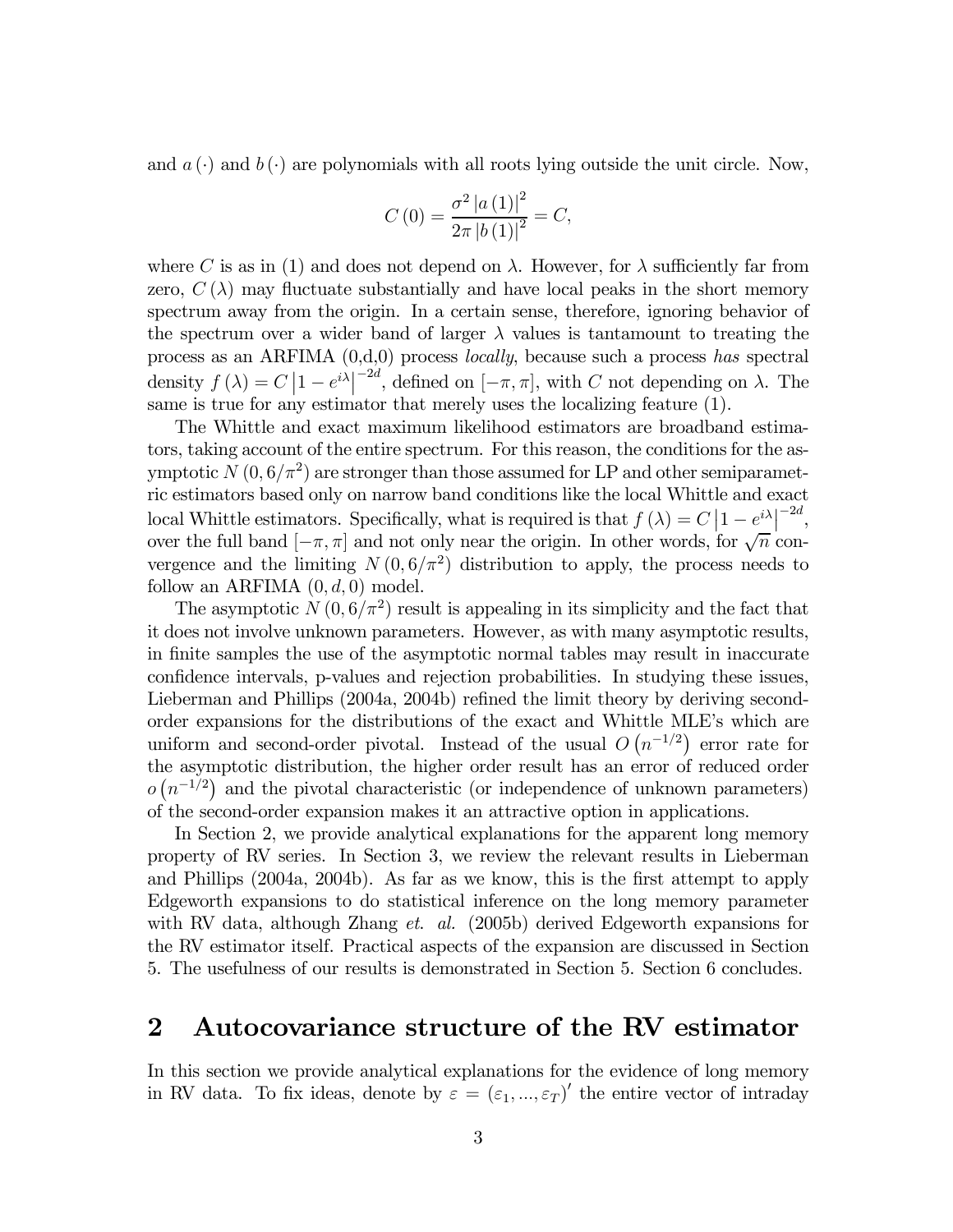returns and assume for simplicity that it is stationary  $N(\mu 1, \Sigma)$ , where 1 is a  $T \times 1$ vector of 1's and  $\Sigma$  is positive definite. The assumption of Gaussianity is generally inessential for our arguments to carry through and is only made to simplify the notation. Denote by  $\gamma_{\varepsilon}(s)$ ,  $(s = 0, 1, 2, ...)$ , the autocovariances of  $\{\varepsilon_t\}_{t=1}^T$ . Let  $Y_s = \sum_{t=(s-1)N+1}^{sN} \varepsilon_t^2$ ,  $(s=1,\ldots,n)$ , with  $n = T/N$ . In words,  $Y_s$  is the RV estimate of day s, in each day there are N records of high frequency returns and the sample is over n days. The autocovariance of order  $i$  of Y is given by

$$
\gamma_Y(j) = E(Y_1Y_{1+j}) - E^2(Y_1)
$$
  
= 
$$
\sum_{t=1}^N \sum_{l=jN+1}^{(j+1)N} E(\varepsilon_1^2 \varepsilon_{1+j}^2) - \left(E\left(\sum_{t=1}^N \varepsilon_t^2\right)\right)^2.
$$

To obtain the expectation, let  $e_t$  be a canonical vector with unity in the t-th position and zero's elsewhere. If  $x \sim N(a, \Sigma)$  and if A and B are fixed, symmetric  $T \times T$ matrices, then we know that (e.g., Searle, 1971)

$$
E(x'Ax) = \text{tr}(A\Sigma) + a'Aa
$$
  
 
$$
Cov(x'Ax, x'Bx) = 2\text{tr}(A\Sigma B\Sigma) + 4a'A\Sigma Ba.
$$

Noting that  $\varepsilon_s^2 = \varepsilon' e_s e_s' \varepsilon$ ,  $(s = 1, ..., T)$ , and using these results, we obtain

$$
E\left(\varepsilon_1^2\varepsilon_{1+j}^2\right) = Cov\left(\varepsilon' e_1 e_1' \varepsilon, \varepsilon' e_{1+j} e_{1+j}' \varepsilon\right) + E^2\left(\varepsilon' e_1 e_1' \varepsilon\right)
$$
  
\n
$$
= 2\text{tr}\left(e_1 e_1' \Sigma e_{1+j} e_{1+j}' \Sigma\right) + 4\mu^2 1' e_1 e_1' \Sigma e_{1+j} e_{1+j}' 1
$$
  
\n
$$
+ \left(\text{tr}\left(e_1 e_1' \Sigma\right) + \mu^2 1' e_1 e_1' 1\right)^2
$$
  
\n
$$
= 2\gamma_{\varepsilon}^2(j) + 4\mu^2 \gamma_{\varepsilon}(j) + \left(\gamma_{\varepsilon}(0) + \mu^2\right)^2.
$$

Hence,

$$
\gamma_Y(j) = \sum_{t=1}^N \sum_{l=jN+1}^{(j+1)N} \left( 2\gamma_{\varepsilon}^2 (t-l) + 4\mu^2 \gamma_{\varepsilon} (t-l) + \left( \gamma_{\varepsilon} (0) + \mu^2 \right)^2 \right) - \left( N \left( \gamma_{\varepsilon} (0) + \mu^2 \right) \right)^2
$$
  
= 
$$
2N \sum_{h=-(N-1)}^{N-1} \left( 1 - \frac{|h|}{N} \right) \left( \gamma_{\varepsilon}^2 (jN+h) + 2\mu^2 \gamma_{\varepsilon} (jN+h) \right).
$$

The behavior of  $\gamma_Y(j)$  for large j depends on those of  $\gamma_{\varepsilon}(s)$  and whether or not N is fixed.

Next, we analyze the variance of  $\bar{Y}_n = n^{-1} \sum_{s=1}^n Y_i$ . It is well known that the variance of the sample mean of a long memory process behaves as  $n^{2d-1}$  (see, for instance, Beran 1994, equation (4.13)). Here,  $Var\left(\bar{Y}_n\right) = n^{-2}var\left(\sum_{t=1}^T \varepsilon_t^2\right)$  $\Big)$ . If it simply holds that as a process,  $\{\varepsilon_t^2\}_{t=1}^T$  are long memory with a memory parameter  $d$  and  $N$  is independent of  $T$ , then

$$
Var\left(\bar{Y}_n\right) \le Kn^{-2}T^{2d+1} = KN^{2d+1}n^{2d-1}
$$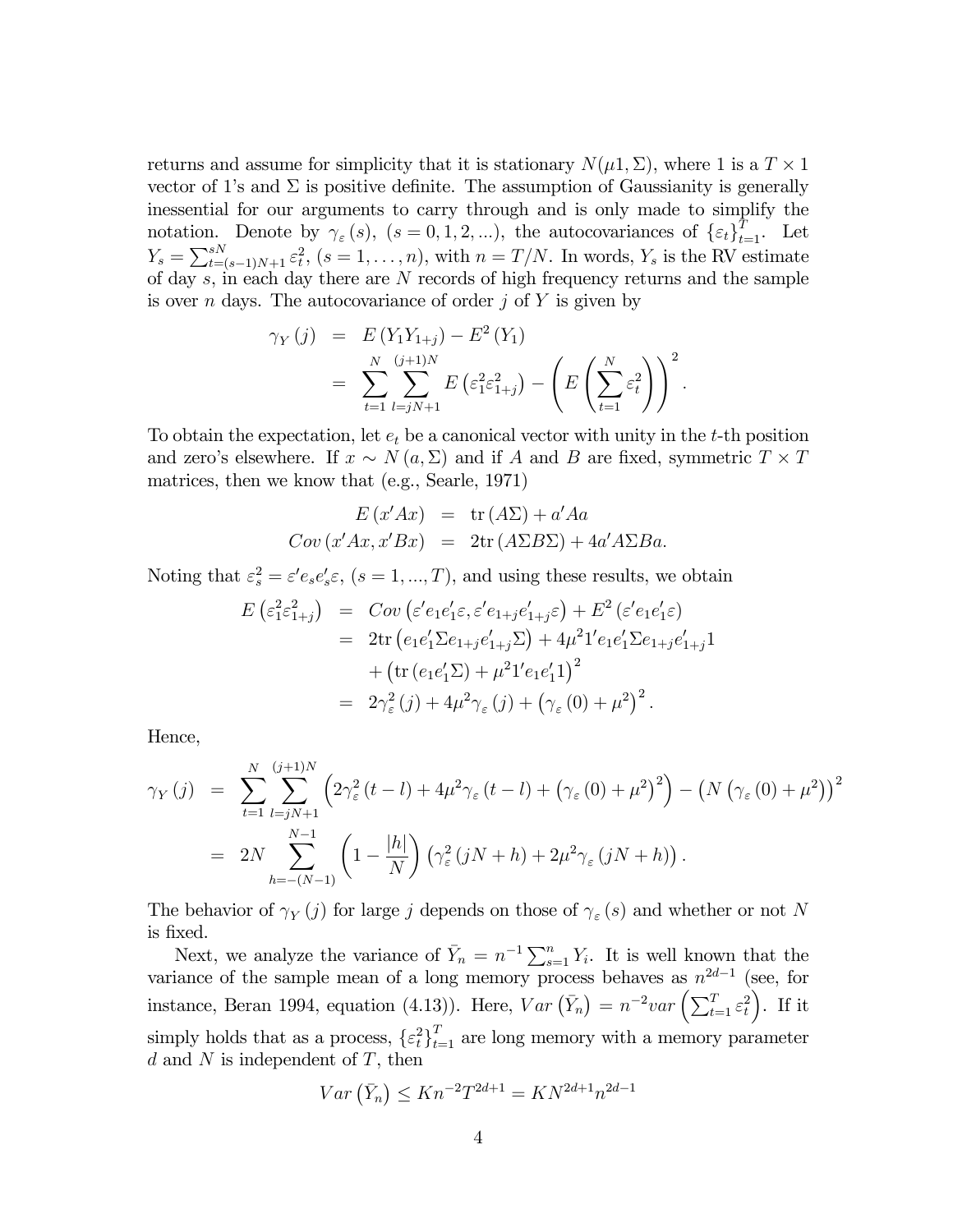for some  $0 < K < \infty$ , so that  $\{Y_s\}_{s=1}^n$  is a long memory process with a memory parameter d. However,  ${Y_s}_{s=1}^n$  can be long memory even if the  ${\{\varepsilon_t^2\}}_{t=1}^T$  are short memory. To see this, notice that

$$
Var\left(\bar{Y}_n\right) = \frac{1}{n^2}var\left(\sum_{t=1}^T \varepsilon_t^2\right)
$$
  
= 
$$
\frac{2T}{n^2} \sum_{h=-\left(T-1\right)}^{T-1} \left(1 - \frac{|h|}{T}\right) \left(\gamma_{\varepsilon}^2(h) + 2\mu^2 \gamma_{\varepsilon}(h)\right)
$$
  
= 
$$
\frac{2N}{n} \sum_{h=-\left(T-1\right)}^{T-1} \left(1 - \frac{|h|}{T}\right) \left(\gamma_{\varepsilon}^2(h) + 2\mu^2 \gamma_{\varepsilon}(h)\right).
$$

If it holds that

$$
\lim_{T \to \infty} \sum_{h = -(T-1)}^{T-1} |h| |\gamma_{\varepsilon}(h)| = M < \infty,
$$
\n(2)

then

$$
\frac{n}{2N}Var\left(\bar{Y}_n\right) \to_{T \to \infty} 2\pi \left(f_Z\left(0\right) + 2\mu^2 f_{\varepsilon}\left(0\right)\right) < \infty,\tag{3}
$$

where  $f_Z(0)$  and  $f_\varepsilon(0)$  are the spectral densities of a random variable Z with autocovariances  $\gamma_Z(s) = \gamma_\varepsilon^2(s)$ ,  $(s = 0, 1, 2, ...)$ , and of  $\varepsilon$ , respectively, evaluated at zero. The bound on the right hand side of (3) is a consequence of (2). All stationary and invertible ARMA(p,q) models satisfy (2). If N is fixed, then  $Var\left(\bar{Y}_n\right) = O\left(n^{-1}\right)$ , which characterizes a short memory process. However, if  $N$  is chosen to satisfy  $N = O(n^{2d})$ , then even though the intraday increments  $\{\varepsilon_t\}_{t=1}^T$  are short memory satisfying (2), this sampling scheme renders  ${Y_t}_{t=1}^n$  to be long memory.

While in particular research one usually sets  $N$  apriori to be independent of  $n$ , in a sample which has a large N relative to T, the series  ${Y_t}_{t=1}^n$  may exhibit long memory characteristics, even though in actual fact it is not. We emphasize that the preceding arguments are sufficient for the generation of a long memory time series. They are not necessary.

# 3 A simple formula for refined inference on  $d$

Denote by  $\hat{d}_n$  either the Whittle or ordinary MLE of d and by  $d_0$  the true value of d, which is assumed to lie in (0, 1/2). Let  $\hat{\delta}_n = \sqrt{n} \left( \hat{d}_n - d_0 \right)$ . For an ARFIMA(0,d,0) model with unknown mean and variance, Lieberman and Phillips (2004b) showed that the second order distribution function of  $\hat{\delta}_n$ , evaluated at  $x/\sqrt{\kappa_{n,1,1}}$ , is

$$
\tilde{H}^{(1),A}_{\hat{\delta}_n}(x/\sqrt{\kappa_{n,1,1}}) = \Phi(x) + \frac{\zeta(3)}{\sqrt{n}\zeta^{3/2}(2)}\phi(x)\left\{x^2 + 2\right\},\tag{4}
$$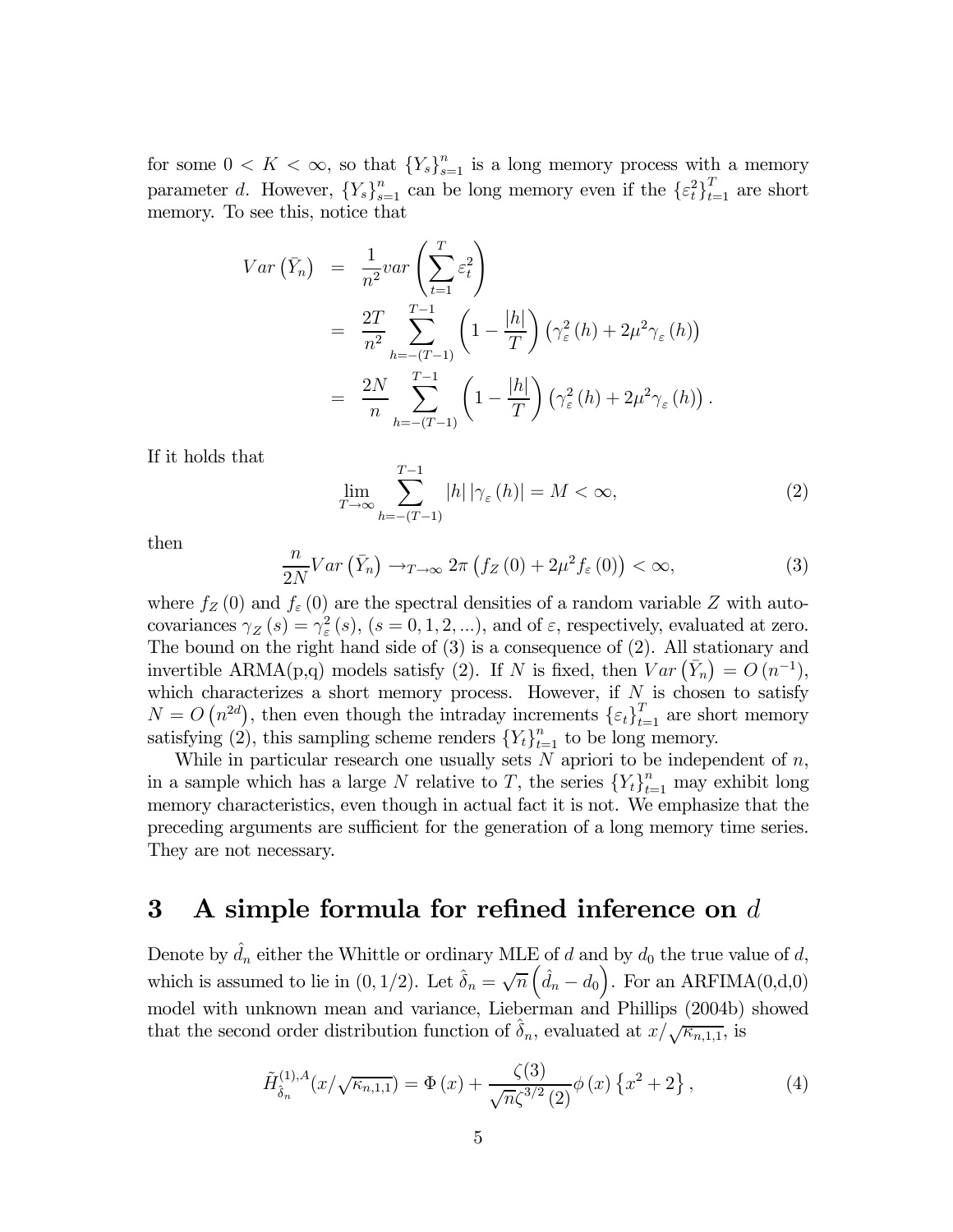where  $\Phi(\cdot)$  and  $\phi(\cdot)$  are the standard normal cdf and pdf respectively,  $\zeta(\cdot)$  is the Riemann-zeta function and  $\kappa_{n,1,1}$  is the variance of the score function. For instance, for the Whittle score,

$$
\kappa_{n,1,1} = \frac{1}{2n} tr \left( M_n \dot{T}_{W,n}^d M_n T_n^d \right)^2,
$$

where  $M_n = I_n - n^{-1}11'$ ,  $I_n$  is an identity matrix of order n,  $T_n^d$  is an  $n \times n$  Toeplitz matrix with elements

$$
T_n^d(j,k) = \frac{\sigma^2}{2\pi} \int_{-\pi}^{\pi} \left| 1 - e^{-i\lambda} \right|^{-2d} e^{i(j-k)\lambda} d\lambda,
$$

and  $\dot{T}_{W,n}^d$  is the first-order derivative with respect to d of the matrix  $T_{W,n}^d$  with elements

$$
T_{W,n}^d(j,k) = \frac{1}{2\pi\sigma^2} \int_{-\pi}^{\pi} \left|1 - e^{-i\lambda}\right|^{2d} e^{i(j-k)\lambda} d\lambda.
$$

Note that for both estimators it holds that

$$
\kappa_{n,1,1} = \frac{\pi^2}{6} + O\left(n^{-1+2\epsilon}\right), \forall \epsilon > 0,
$$

which is consistent with the fact that the asymptotic variance of the  $\sqrt{n}$ -normalized estimators is  $6/\pi^2$ .

The main feature of (4) is that it does not depend on unknown parameters, thereby making it attractive in applications. The expansion is uniform and valid in the sense that

$$
\sup_{x \in R} \sup_{d \in D^*} \left| \Pr_{d_0} \left( \hat{\delta}_n \le x / \sqrt{\kappa_{n,1,1}} \right) - \tilde{H}^{(1),A}_{\hat{\delta}_n}(x / \sqrt{\kappa_{n,1,1}}) \right| = o\left( n^{-1/2} \right),\tag{5}
$$

where  $D^*$  is any closed subset of  $(0, 1/2)$ . The improvement over the asymptotic  $N(0,6/\pi^2)$  lies in the fact that the error of the approximation is  $o(n^{-1/2})$  rather than  $O(n^{-1/2})$ .

We emphasize that the developments leading to (4) and (5) hold strictly only under the assumption that the process is Gaussian ARFIMA  $(0, d, 0)$  with unknown mean and variance. However, the application of the approximation can be extended to higher order ARFIMA  $(p, d, q)$  models and to other processes in a local way as follows. Suppose that the underlying process  $\{X_t\}$  has spectral density

$$
f_X(\lambda) = |1 - e^{i\lambda}|^{-2d} f_u(\lambda),
$$

where  $f_u(\lambda) = \sum_{h=-\infty}^{\infty} \gamma_u(h) e^{-ih\lambda}$  and  $\sum_{h=-\infty}^{\infty} |h| |\gamma_u(h)| < \infty$ , which includes all stationary and invertible ARFIMA  $(p, d, q)$  models. Then, since  $|1 - e^{i\lambda}|^2 =$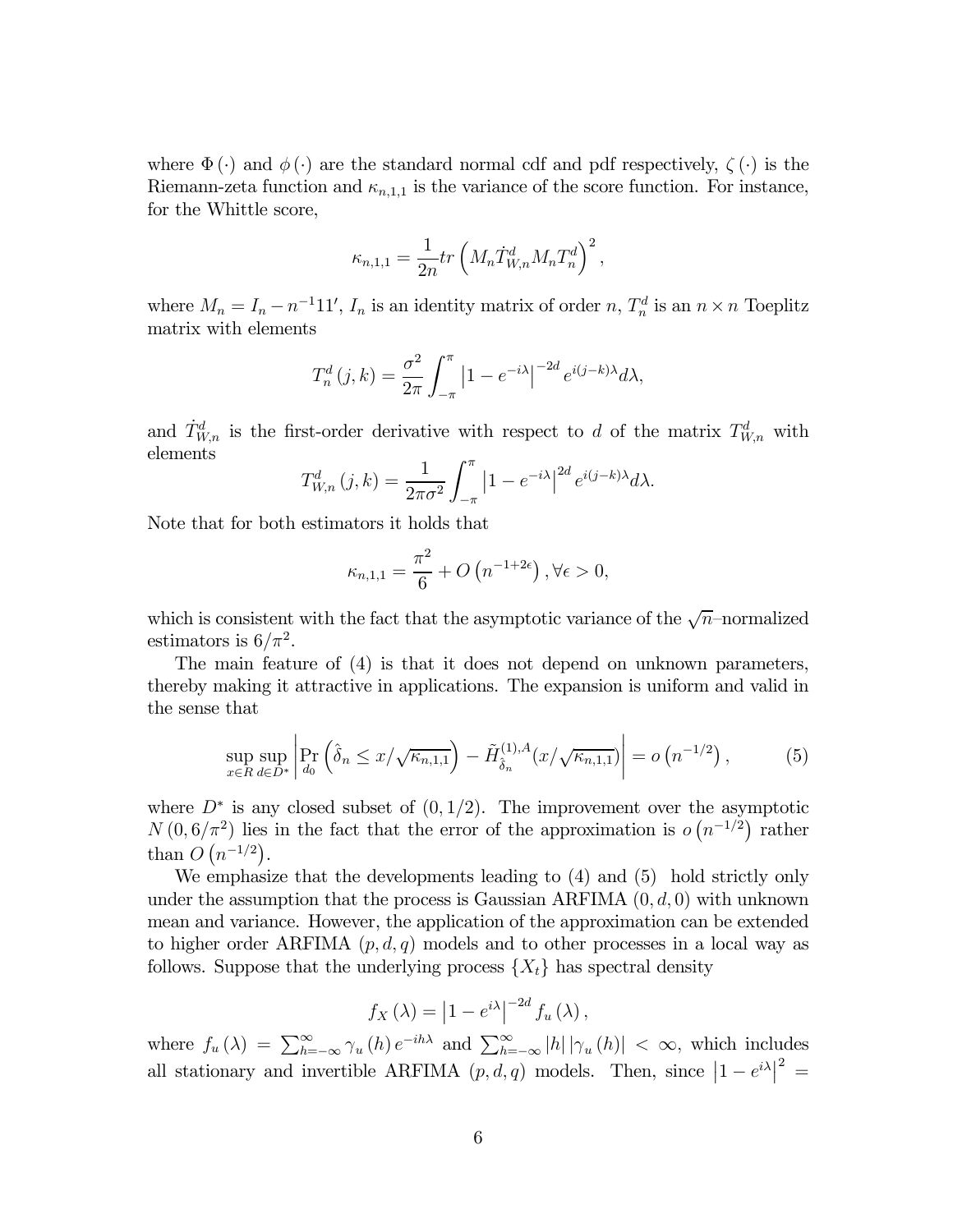$4\sin^2\left(\frac{\lambda}{2}\right)$ , we have

$$
f_X(\lambda) = \left| 1 - e^{i\lambda} \right|^{-2d} f_u(\lambda) = \lambda^{-2d} f_u(\lambda) \left[ \frac{\sin^2(\lambda/2)}{(\lambda/2)^2} \right]^{-d}
$$

$$
= \lambda^{-2d} \left\{ f_u(0) + O(\lambda) \right\}, \text{ as } \lambda \to 0, .
$$

so that (1) holds. The k'th autocovariance of  $X_t$  is therefore

$$
\gamma_x(k) = \int_{-\pi}^{\pi} e^{i\lambda k} f_u(\lambda) |1 - e^{i\lambda}|^{-2d} d\lambda
$$
  
=  $2 \text{Re} \left\{ \int_0^{\pi} e^{i\lambda k} f_u(\lambda) |1 - e^{i\lambda}|^{-2d} d\lambda \right\}$   
=  $2 \text{Re} \left\{ \int_0^{\pi} e^{i\lambda k} \lambda^{-2d} g(\lambda) d\lambda \right\},$  (6)

where  $g(\lambda) = f_u(\lambda) \left[ \frac{\sin^2(\lambda/2)}{(\lambda/2)^2} \right]$  $(\lambda/2)^2$  $\int_{0}^{-d}$  is continuously differentiable over  $[0, \pi]$  . The Fourier integral in (6) has a critical point at  $\lambda = 0$  and may be expanded as  $k \to \infty$  by standard methods for Fourier integral asymptotic expansions (e.g., Bleistein and Handelsman (1975) p. 91), giving

$$
\int_0^{\pi} e^{i\lambda k} \lambda^{-2d} g(\lambda) d\lambda = \Gamma(1 - 2d) e^{\pi i (1 - 2d)/2} g(0) k^{-(1 - 2d)} \{1 + O(k^{-1})\}
$$
  
=  $\Gamma(1 - 2d) e^{\pi i/2} e^{-\pi d i} f_u(0) k^{-(1 - 2d)} \{1 + O(k^{-1})\}$   
=  $i \Gamma(1 - 2d) e^{-\pi d i} f_u(0) k^{-(1 - 2d)} \{1 + O(k^{-1})\}.$ 

Hence

$$
\gamma_x(k) = \frac{2\Gamma(1 - 2d)\sin(\pi d) f_u(0)}{k^{1 - 2d}} \left\{ 1 + O\left(k^{-1}\right) \right\},\tag{7}
$$

so that the autocovariances decay according to the power law  $O(1/k^{1-2d})$ . At least to the first order, these autocovariances correspond to those of an ARFIMA  $(0, d, 0)$ model with error variance  $G_0$ . The latter have the explicit form (e.g., Brockwell and Davis, 1991, page 468)

$$
\gamma_x(k) = \frac{(-1)^k \Gamma(1 - 2d)}{\Gamma(k - d + 1) \Gamma(1 - k - d)} G_0 = \frac{(-1)^k \Gamma(1 - 2d)}{\Gamma(k - d + 1) \Gamma(1 - k - d)} G_0
$$

and, using the reflection formula  $\Gamma(1 - k - d) = \pi / {\{\Gamma(k + d) \sin{(\pi (k + d))}\}}$  and asymptotic expansion  $\Gamma(k + d)/\Gamma(k - d + 1) = k^{-(1-2d)} \{1 + O(k^{-1})\}$ , we get

$$
\gamma_x(k) = \frac{(-1)^k \Gamma(1 - 2d) \sin(\pi (k + d)) \Gamma(k + d)}{\pi \Gamma(k - d + 1)} G_0
$$

$$
\sim \frac{\Gamma(1 - 2d) \sin(\pi d)}{\pi k^{1 - 2d}} G_0 \left\{ 1 + O\left(\frac{1}{k}\right) \right\},
$$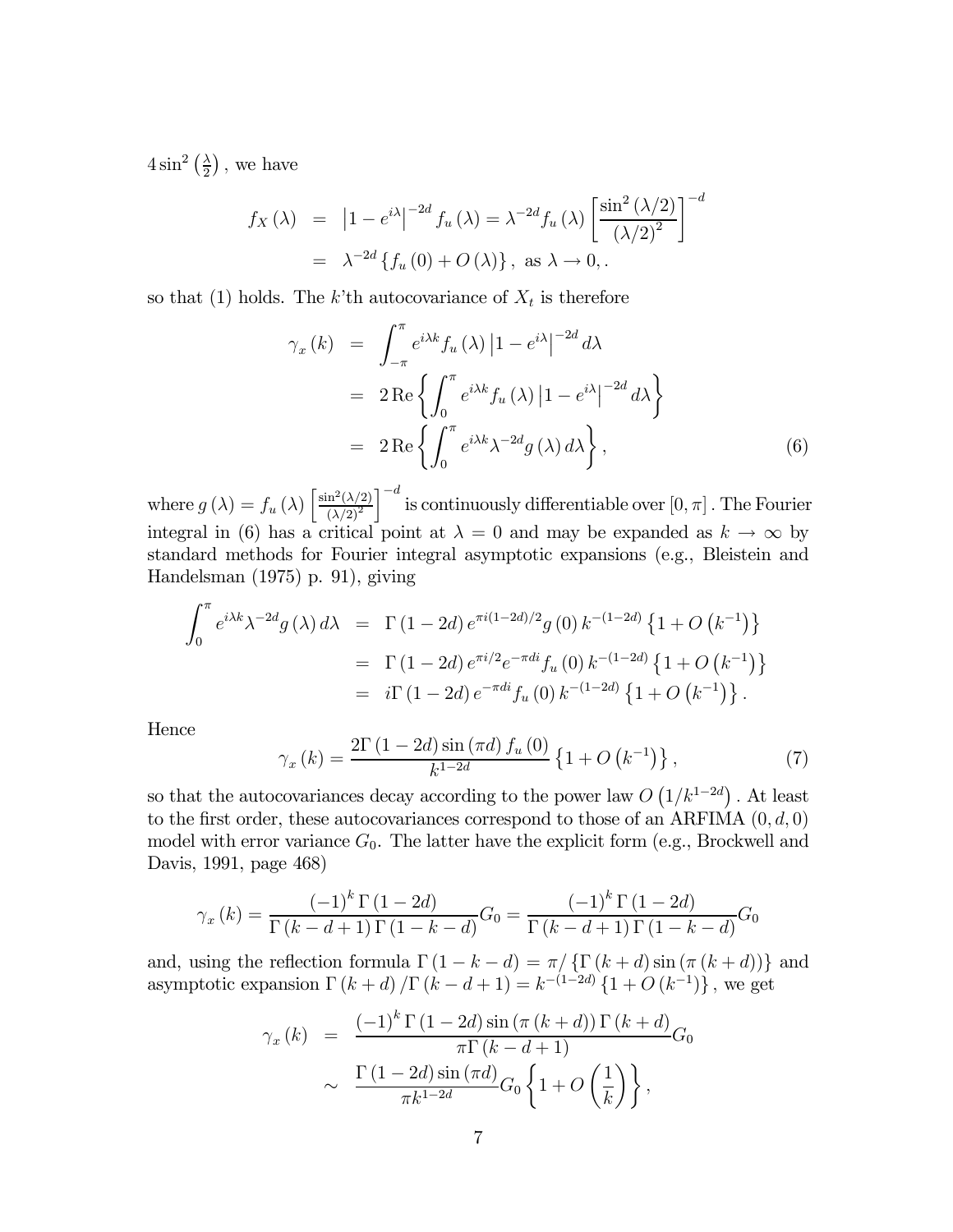which corresponds to (7) when  $f_u(0) = G_0/2\pi$ .

This approximation provides some justification for the use of our formula outside the strict ARFIMA  $(0, d, 0)$  setting, at least when the error spectrum  $f_u(\lambda)$  is flat in some neighborhood of the origin.

#### 4 Practical aspects of the approximation

Frequently, the analysis of RV data is conducted in two stages. In the first stage, the series is analyzed for its degree of integration  $d$  and differenced (or fractionally differenced) by this degree. The second stage seeks to model the differenced series. See Anderson *et. al.* (2001) and Martens *et. al.* (2004). For this reason, it is important to obtain good estimates and perform accurate inference on  $d$  at the first stage. Our higher order asymptotic formula (4) can be used for this purpose and this section explains some of the practical aspects of its implementation.

For a one-sided hypothesis, consider the results summarized in Table 1 and note that  $\zeta(2) = 1.64493$  and that  $\zeta(3) = 1.20206$ . It is clear that the difference between the normal approximation and the Edgeworth expansion is substantial, even for  $n = 1000$ .

For a two-sided hypothesis of the form  $H_0: d = d_0$  vs.  $H_1: d \neq d_0$ , the normal approximation as well as the Edgeworth expansion yield  $P\left(\left|\hat{\delta}_n\right| \leq x/\sqrt{\kappa_{n,1,1}}\right)$  $2\Phi(x) - 1$ . However, our result (5) implies that the error is  $o(n^{-1/2})$ , rather than  $O(n^{-1/2})$ . This refinement is an outcome of the correction term of the expansion  $(4)$  being an even function in x.

With the normal approximation, the usual asymptotic 95% confidence interval is  $\hat{d}_n \pm 1.96\sqrt{6}/(\pi\sqrt{n})$ . This confidence interval is symmetric and equal-tailed. With the same  $x = 1.96$  and  $n = 1000$ , say, the upper tail based on the Edgeworth expansion equals 0.019 whereas the lower tail equals 0.031, so that the Edgeworth expansion confidence interval is not an equal—tailed one. This is due to the skewness of the distribution expansion. To obtain an equal—tailed confidence interval with the Edgeworth expansion, we need to find  $x_1$  and  $x_2$  such that  $\tilde{H}_{\hat{\delta}_n}^{(1),A}(x_1/\sqrt{\kappa_{n,1,1}})$  =  $1-\tilde{H}^{(1),A}_{\hat{\delta}_n}(x_2/\sqrt{\kappa_{n,1,1}})$ . With  $n=1000$ , for example,  $\tilde{H}^{(1),A}_{\hat{\delta}_n}(1.852/\sqrt{\kappa_{n,1,1}})=0.975$ and  $\tilde{H}_{\hat{\delta}_n}^{(1),A}(-2.061/\sqrt{\kappa_{n,1,1}})=0.025.$ 

### 5 Empirical Examples

Martens et. al. (2004) analyzed the S&P 500 series over the period January 3, 1994 until December 29, 2000. Their RV series are based on 5-minute intraday and 30-minute intranight returns. It appears from their Figure 2 that the log RV series is approximately Gaussian. An ARFIMA model for that series yielded a fitted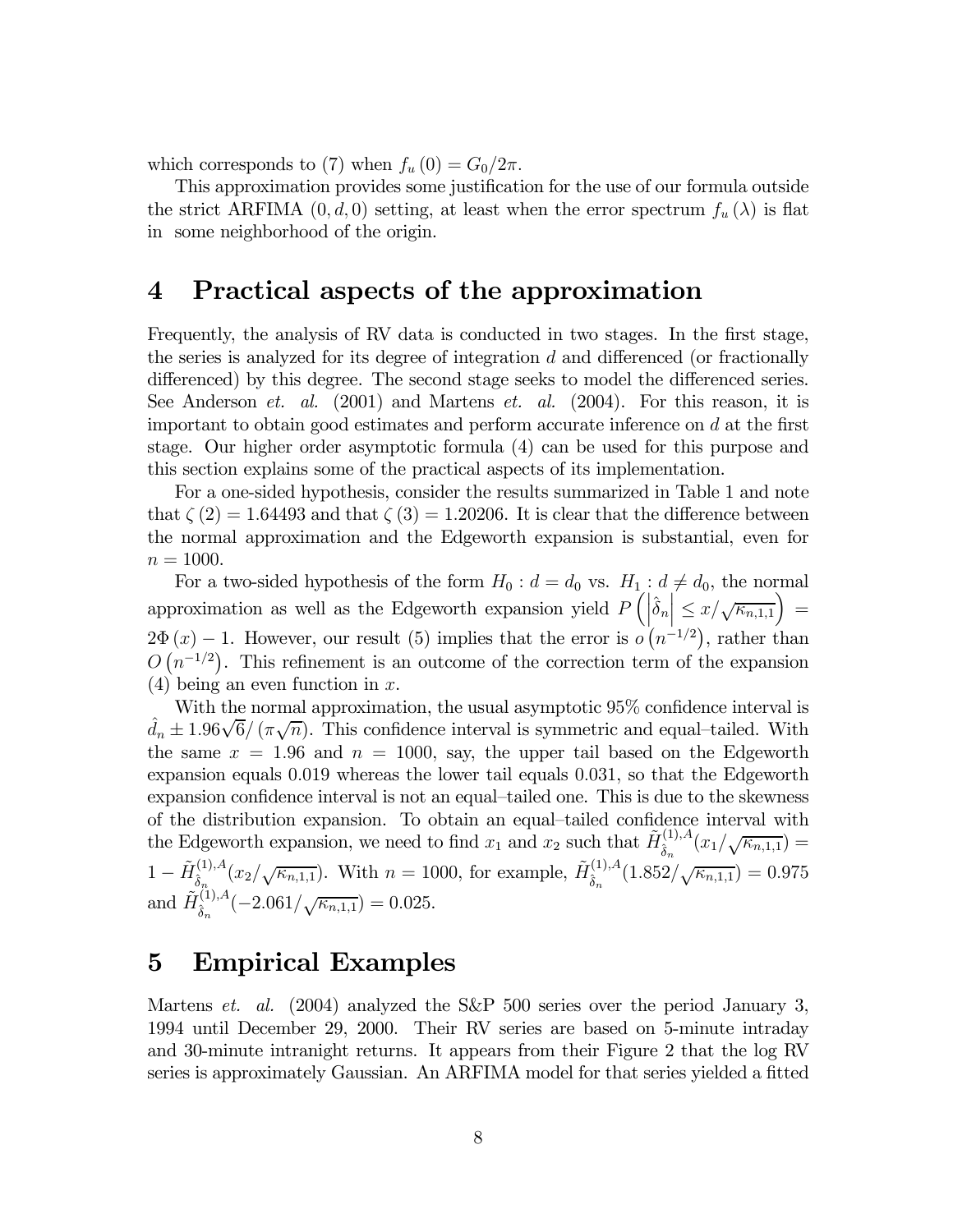memory parameter of  $\hat{d}_n = 0.471$ . Four other modeling schemes resulted in a fitted  $\hat{d}_n$  between 0.363 and 0.495. See Table 3 of their paper.  $d_n$  between 0.363 and 0.495. See Table 3 of their paper.

To demonstrate how our method can be used, suppose that the hypothesis of interest is  $H_0$ :  $d = 0.5$  vs.  $H_1$ :  $d < 0.5^2$ . In this case, there are  $n =$ 1767 observations (see p 4 of Martens  $et.$   $al.$  (2004)) so the standardized statistic  $\sqrt{1767/6\pi (0.471 - 0.5)} = -1.5635$ . In this case,  $\Phi(-1.5635) = 0.059$  and the Edgeworth expansion (4) gives a 0.068 probability. The difference 0.009 is due to the correction term of the expansion. Hence, with both the normal and Edgeworth approximations we cannot reject the null of nonstationary long memory, with a higher p-value assigned by the Edgeworth expansion.

Similar evidence of long memory is given in Table 3 of Andersen et. al. (2001) who analyzed DM/\$ and Yen/\$ series. They used LP regression with an optimal narrow band frequency setting of  $m = [n^{4/5}]$  frequencies (Hurvich *et. al.* (1998)) and reported what they termed a "typical value" of 0.4 - see p 52 of their paper. These estimates coincide with the results of Granger et. al. (2000) for daily absolute and square returns series and the intraday DM/\$ returns considered by Andersen and Bollerslev (1997). It is clear that the estimates are statistically significant from zero. With 2449 observations,  $\sqrt{2449/6\pi (0.4 - 0.5)} = -6.347$ , so the hypothesis  $H_0 : d =$ 0.5 can be firmly rejected by both the normal and Edgeworth approximations. The latter, in fact, gives a  $6.5 \times 10^{-10}$  p-value.

### 6 Remarks

One of the stylized facts emerging about realized volatility is that such series display stationary long memory with memory parameter d around 0.4. It is important to draw accurate inference on d and to assist in this process the present paper proposes the use of second—order refinements by Lieberman and Phillips (2004a, 2004b) of conventional asymptotic formulae. An advantage of the procedure is that the statistic is second order pivotal, so that the distributional expansion depends only on known constants. While these refinements are strictly valid only for  $ARFIMA(0, d, 0)$  processes, the paper shows that they are locally valid for the general  $ARFIMA(p, d, q)$  case since the lag k autocovariance of a general ARFIMA $(p, d, q)$  process has leading term given by the lag k autocovariance of an ARFIMA $(0, d, 0)$  process, with an error of the order  $k^{-1}$ .

<sup>&</sup>lt;sup>2</sup>Our results only hold under stationarity, so that technically speaking the null hypothesis should be  $H_0: d = 0.5 - \varepsilon$ , for some small positive  $\varepsilon$ .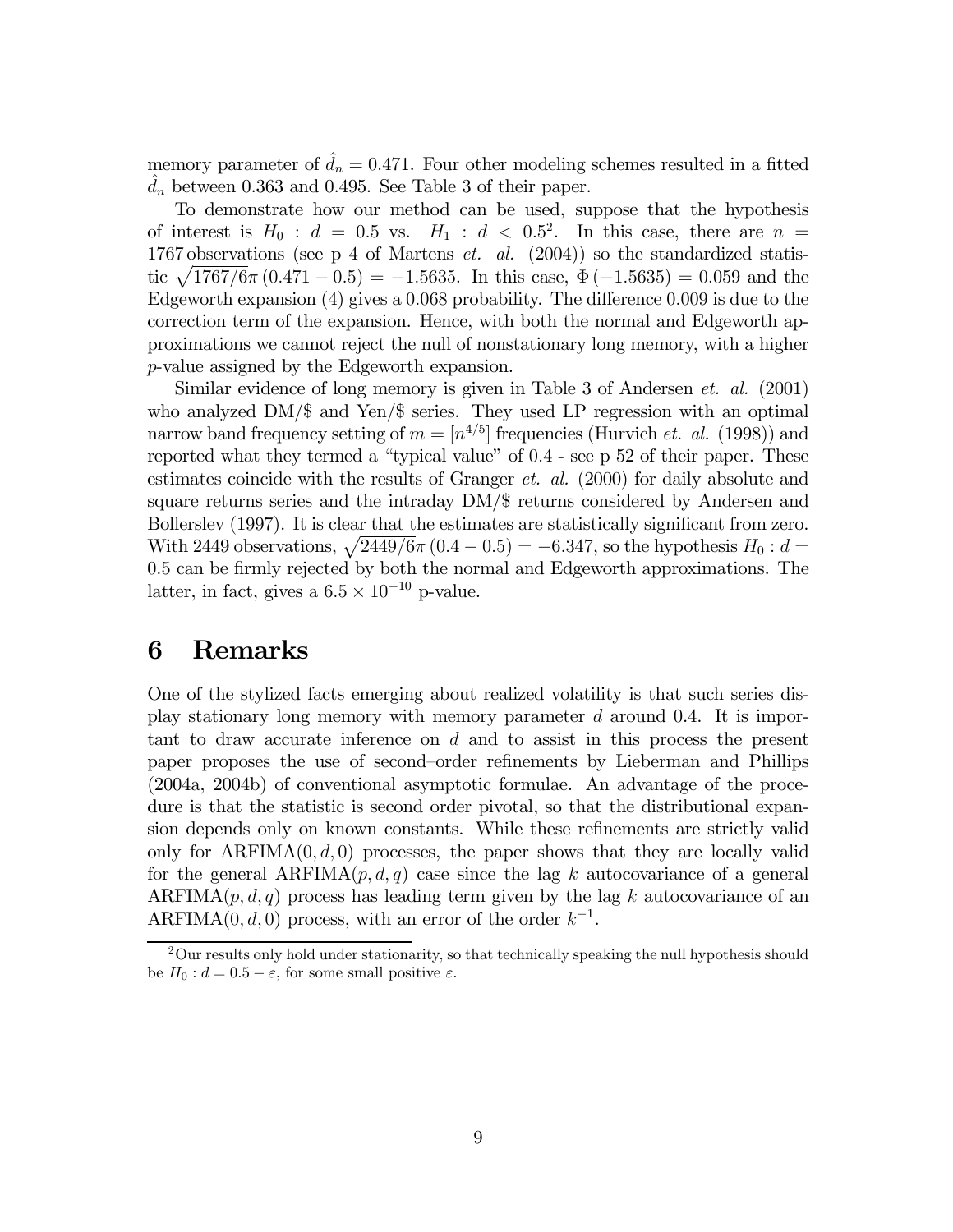|                  | Normal    |       | Edgeworth            |             |
|------------------|-----------|-------|----------------------|-------------|
| $\boldsymbol{x}$ | $\Phi(x)$ |       | $n = 100$ $n = 1000$ | $n = 10000$ |
| 1.645            | 0.95      | 0.978 | 0.959                | 0.953       |
| 1.96             | 0.975     | 0.994 | 0.981                | 0.977       |
| 2.326            | 0.99      | 1.001 | 0.994                | 0.991       |

Table 1: Normal approximation and Edgeworth  $\rm{expansion}^3$ 

<sup>3</sup>The Edgeworth expansion is given in  $(2)$ .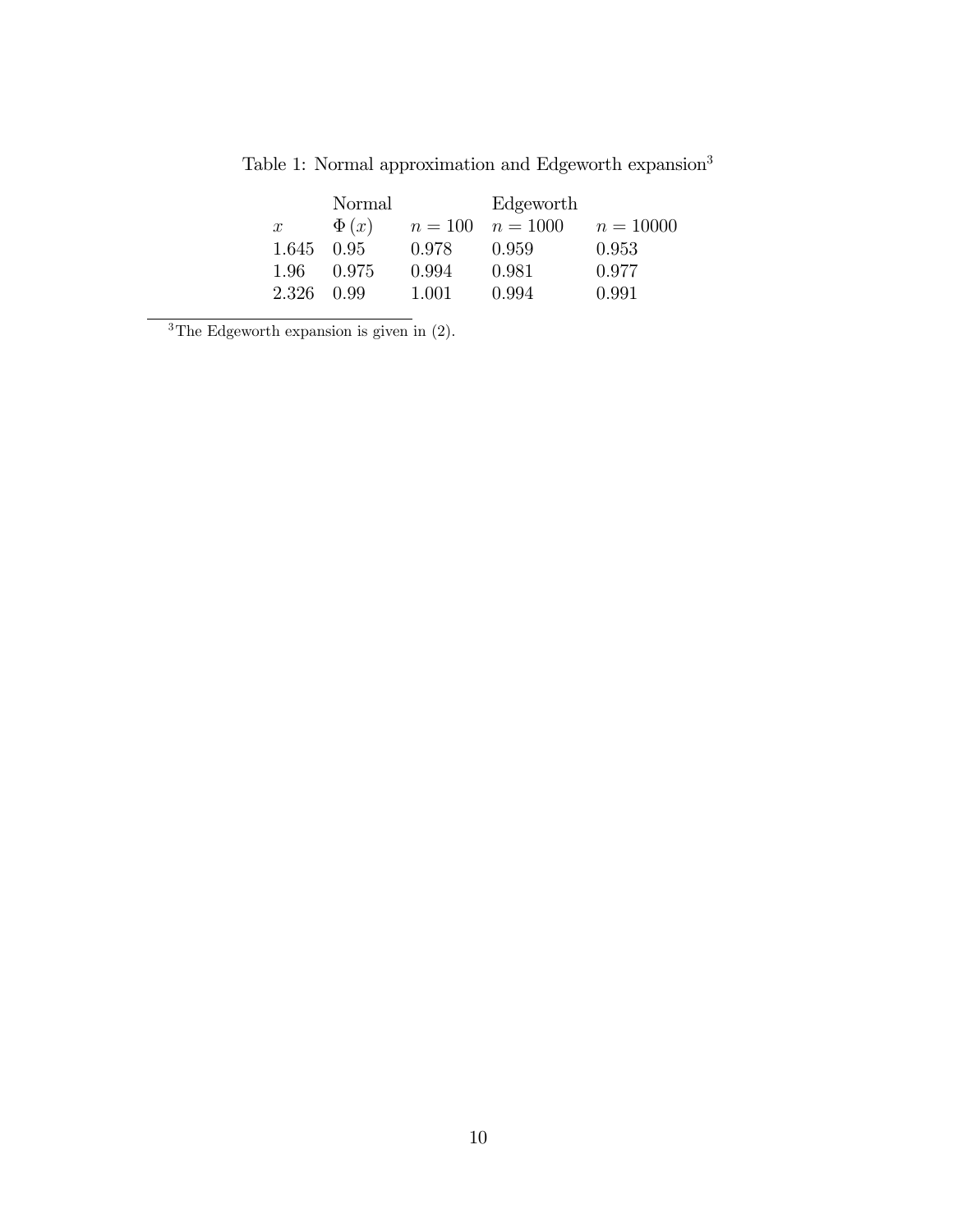#### REFERENCES

- Abadir, K., Distaso, W., Giraitis, L. (2005). Local Whittle estimation, fully extended for nonstationarity. University of York Discussion Paper 05/16.
- Ait-Sahalia, Y., Mykland, P. A., Zhang, L. (2005). How often to sample a continuous time process in a presence of market microstructure noise. Review of Financial Studies 18:351—416.
- Andersen, G. A., Bollerslev, T. (1997). Heterogeneous information arrivals and return volatility dynamics: uncovering the long—run in high frequency returns. Journal of Finance 52:975—1005.
- Andersen, G. A., Bollerslev, T. (1998). Answering the skeptics: yes, standard volatility models do provide accurate forecasts. International Economic Review 39(4): 885—905.
- Andersen, G. A., Bollerslev, T., Diebold, F. X., Labys, P. (2001). The distribution of realized exchange rate volatility. Journal of the American Statistical Association 96(453):42—55.
- Andersen, G. A., Bollerslev, T., Diebold, F. X., Labys, P. (2003). Modeling and forecasting realized volatility. Econometrica 71:579—625.
- Bandi, F. M., Perron, B. (2001). Long memory and the relation between implied and realized volatility. C.R.D.E. discussion paper.
- Barndorff-Nielsen, O. E., Shephard, N. (2002). Economic analysis of realized volatility and its use in estimating stochastic volatility models. Journal of the Royal Statistical Society B 64(2):253—280.
- Beran, J. (1994). Statistics for Long-Memory Processes. London: Chapman-Hall.
- Bleistein, N., Handelsman, R. A. (1975). Asymptotic Expansions of Integrals. Holt, Reinehart and Winston.
- Brockwell, P. J., Davis, R. A. (1991). Time Series: Theory and Methods, 2nd edn, Springer—Verlag, New York.
- Deo, R., Hurvich, C., Lu, Y. (2004). Forecasting realized volatility using a long memory stochastic volatility model: estimation prediction and seasonal adjustment. Mimeo.
- Geweke, J., Porter-Hudak, S. (1983). The estimation and application of longmemory time series models. Journal of Time Series Analysis 4:221-238.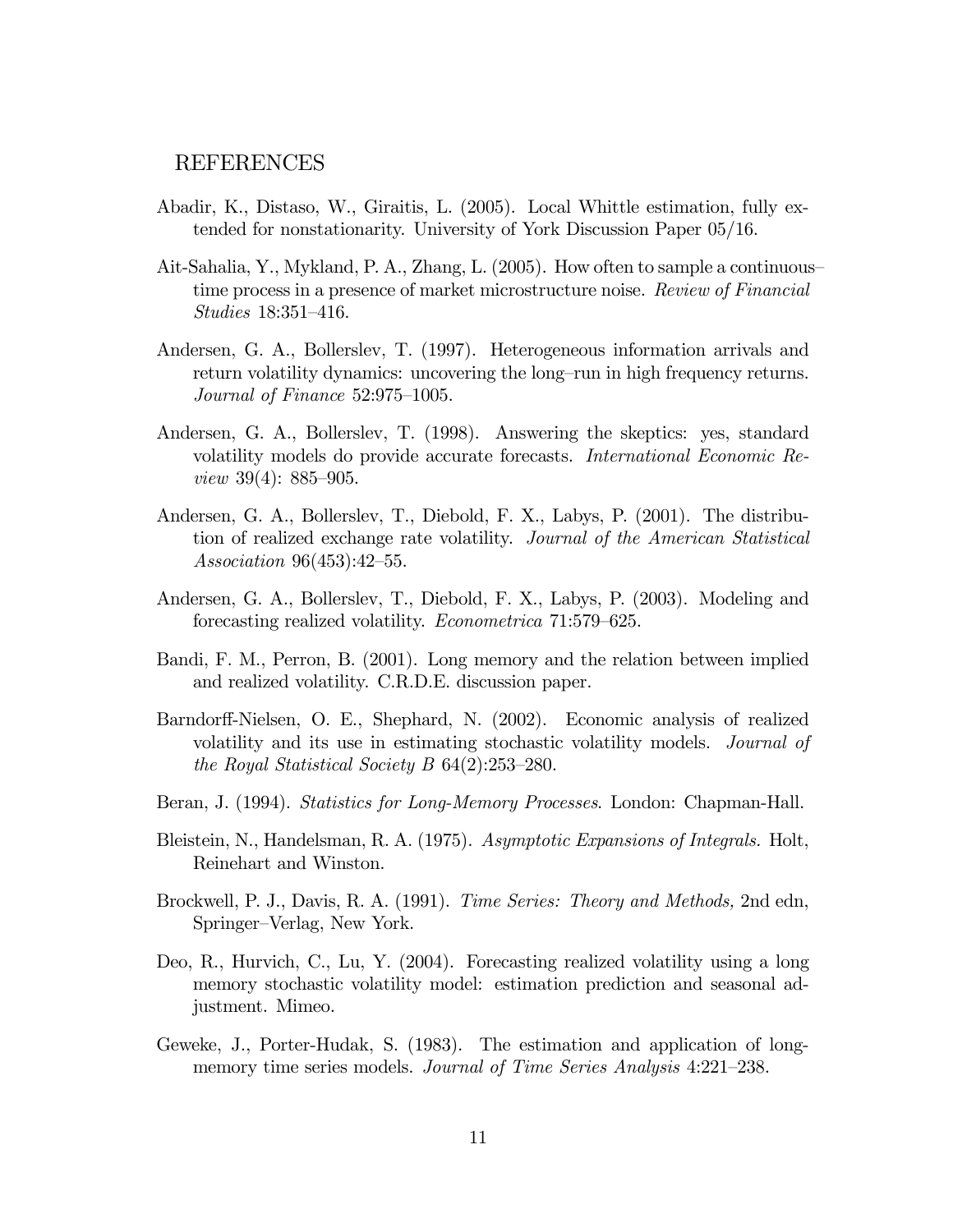- Granger, C., Scot, W. J., Spear, A., Ding, Z. (2000). Stylized facts on the temporal and distributional properties of absolute returns: an update. In Chan, W., Li, W. K., Tong, H. (eds.), *Statistics and Finance: an Interface.*
- Hurst, H. E. (1951). Long-term storage capacity of reservoirs. Transactions of the American Society of Civil Engineering 116:770—808.
- Hurvich, C. M., Deo, R., Brodsky, J. (1998). The mean squared error of Geweke and Porter Hudak's estimator of the memory parameter of a long memory time series. Journal of Time Series Analysis 19:19—46.
- Künsch, H. (1987). Statistical aspects of self-similar processes. In Proceedings of the First World Congress of the Bernoulli Society ( Yu Prokhorov and V. V. Sazanov eds.) 1:67—74. VNU Science Press, Utrecht.
- Li, K. (2002). Long memory versus option-implied volatility predictions. Journal of Derivatives 9:9—25.
- Lieberman, O., Phillips, P. C. B. (2004a). Expansions for the distribution of the maximum likelihood estimator of the fractional difference parameter. Econometric Theory 20(3):464—484.
- Lieberman, O., Phillips, P. C. B. (2004b). Expansions for approximate maximum likelihood estimators of the fractional difference parameter. Accepted to The Econometrics Journal.
- Martens, M., Zein, J. (2004). Predicting financial volatility: high frequency time series forecasts vis a vis implied volatility. Journal of Future Markets 24(11):1005— 1028.
- Martnes, M., Van Dijk, D., De Pooter, M. (2004). Modeling and forecasting S&P 500 volatility: long memory, structural breaks and nonlinearity. Tinbergen Institute Discussion Paper 2004-067/4.
- Merton, R. C. (1980). On estimating the expected return on the market: an exploratory investigation. Journal of Financial Economics 8:323—361.
- Phillips, P. C. B. (1999). "Discrete Fourier Transforms of Fractional Processes", Cowles Foundation Discussion Paper, No. 1243, Yale University.
- Pong, S., Shackleton, M. B., Taylor, S. J., Xu, X. (2004). Forecasting currency volatility: a comparison of implied volatilities and AR(FI)MA models. Journal of Banking and Finance 28(10):2541—2563.
- Robinson, P. M. (1995a). Log-periodogram regression of time series with long range dependence. Annals of Statistics 23:1048—1072.